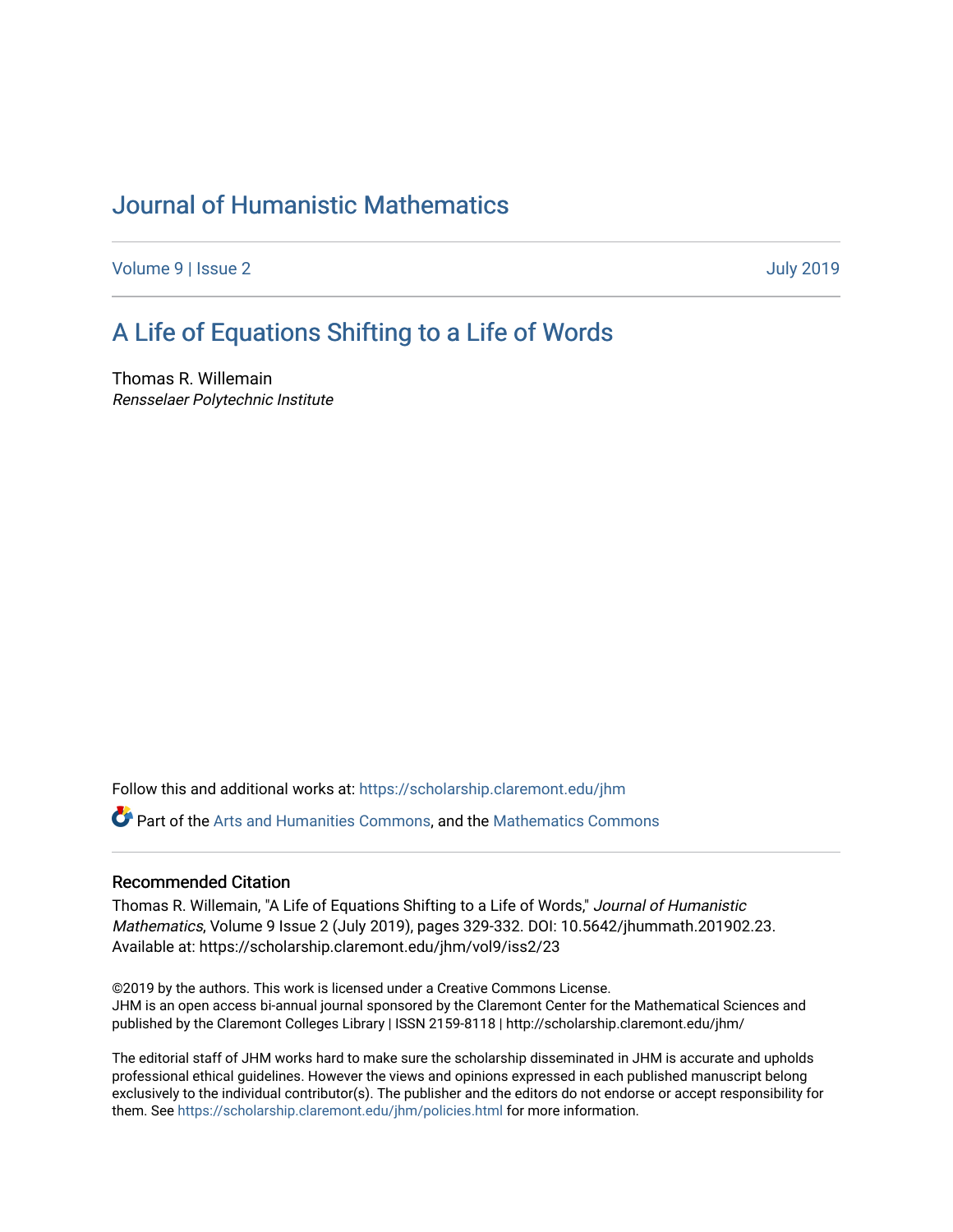## POETRY FOLDER

 $\Diamond$ A Life of Equations Shifting to a Life of Words

Thomas R. Willemain

tomw@smartcorp.com

I was tricked into poetry by receiving "honorable mention" in a student poetry contest at Princeton. Over the years, that must have worked on my subconscious and kept the flame alive while I devoted myself, in turn, to electrical engineering, operations research, and statistics.

As my technical life diminishes, my writing life increases. I became emeritus in 2013 but continue with my research interests, giving guest lectures and serving on dissertation committees. Meanwhile, I continue in a commercial role as research director of my software company, having fun devising new statistical algorithms. What's new since 2017 is that I have been writing, first a memoir of my time in the Intelligence Community, then poetry and flash fiction.

The poems appearing in this poetry folder were my first to be accepted for publication. Others have since appeared in "Sheila-Na-Gig" and "typishly." As befits a statistician, I keep score of my "success" rate, which as of this date stands at 5 pieces accepted and 1,105 rejected (obviously, many are submitted multiple times to multiple literary journals), with many more walking toward the gallows. At least with publication in technical journals, one receives constructive (?) reviews and the opportunity to revise and resubmit. In the poetry game, poems are given pink slips and told to hit the bricks.

One of the missions I have assigned to my poetry is to expose to 'regular' people the inner life of the mathematical person. The poems in this poetry folder develop three themes. "Formulations" pokes a bit of fun at the bloated (and in this case almost musical) titles that can grow from our research; more seriously, it documents the change in self-definition that flows from recognizing the inevitable drift away from high-intensity math as we age. "Least Lower Bound" is a bit of an exaggeration of the way we can develop the habit of translating important life events into the sometimes stilted and overelaborate language we use in our technical work. It also illustrates how deeply we can come to use that language to translate the world to ourselves. "Academic Inquiry" is the first of several poems I have written about the massive role that teaching has played in my life. If this poem were a wine, a reviewer might say it combines "notes of yearning, pride, and challenge with a finish of wry resignation".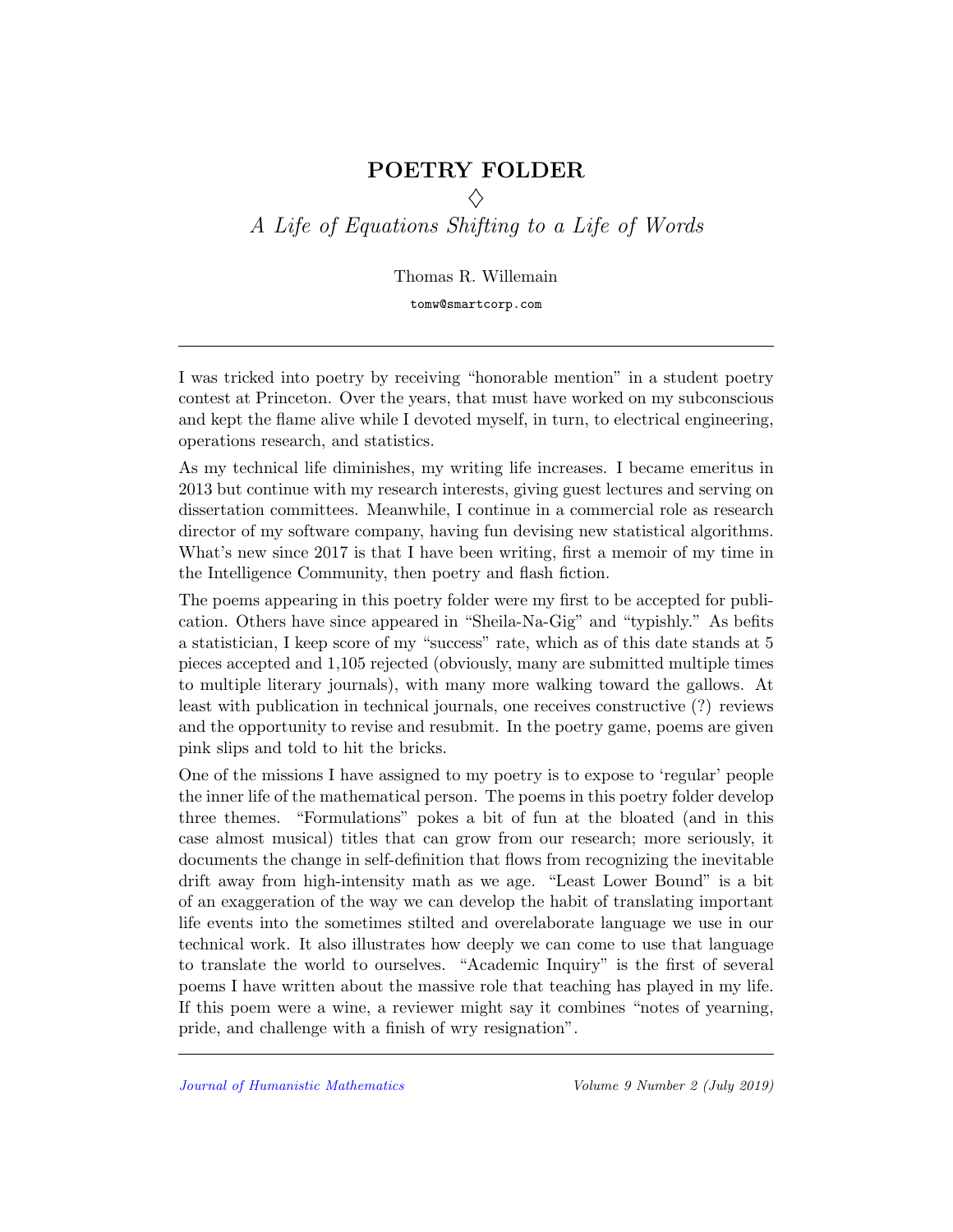### **FORMULATIONS**

Formulations for the nonbifurcated hop-constrained multicommodity capacitated fixed-charge network design problem are not top of mind when making breakfast. But they may cross your mind when brushing your teeth, As do their fellows.

Until they notice your fading interest. And then, with moderate sorrow, one by one, they skulk back to their technical journals, and lie in wait for a young and eager brain to haunt.

So it comes to pass that one quietly significant day all you are doing when brushing your teeth is brushing your teeth. And it doesn't bother you that you're doing that with no math in mind, no appreciation for an equation, no thought to its use.

And you are not the same man.

Babacar Thiongane, Jean-François Cordeau, and Bernard Gendron, "Formulations for the nonbifurcated hop-constrained multicommodity capacitated fixedcharge network design problem", Computers & Operations Research, Volume 53 (January 2015), pages 1–8.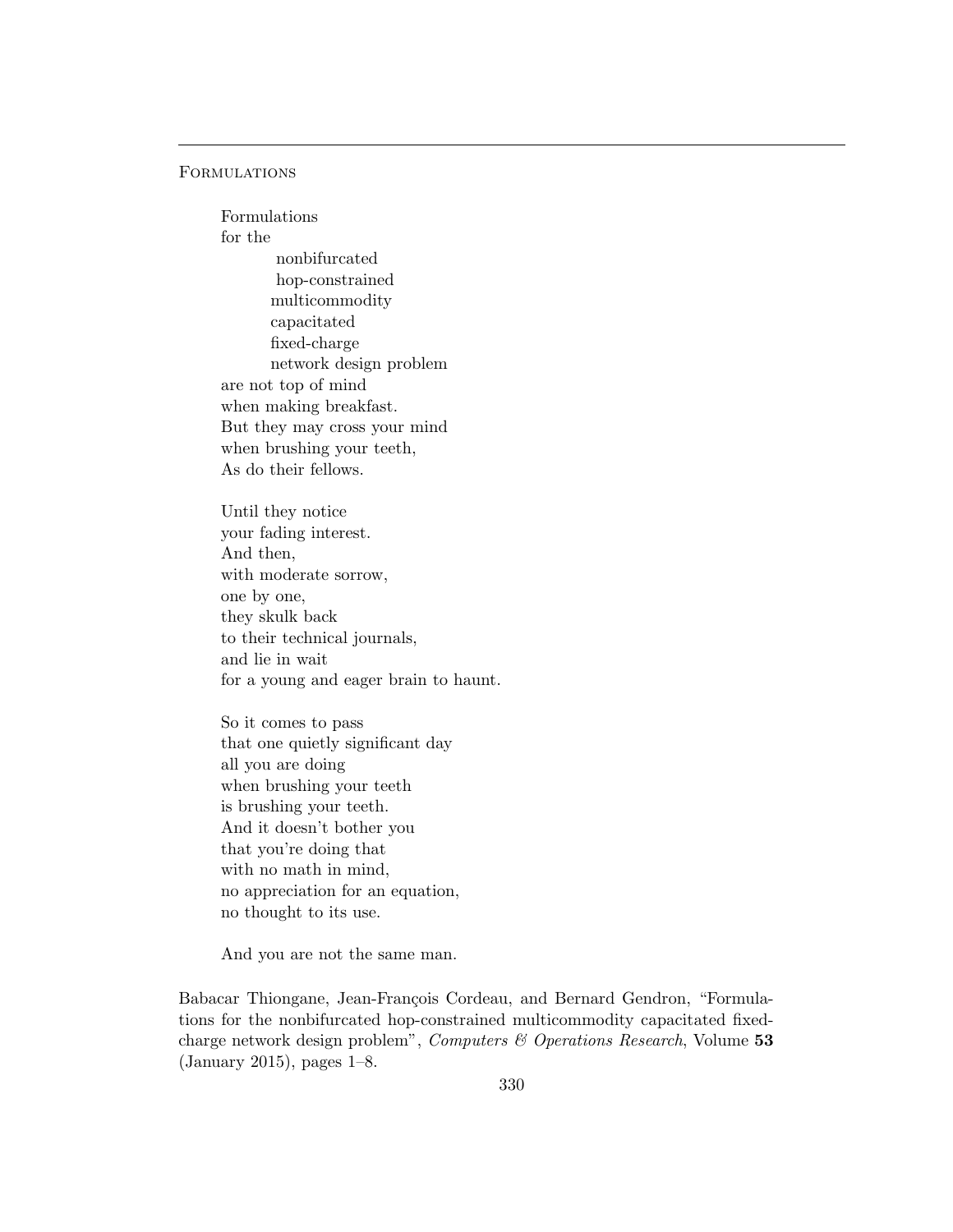### Least Lower Bound

Walking from headstone to headstone. Some hold blanks indicating A life not yet complete, Still exposed to one random event.

2016 has just expired. So now the least lower bound Is 2017 And only Someone knows if The least lower bound Equals the least upper bound.

There have been moments When getting the least lower To equal the least upper Would have been An analytical triumph.

But not in this case When it would be an unheard signal That, more than ever, Every day counts. As if that were not already obvious To the least casual observer.